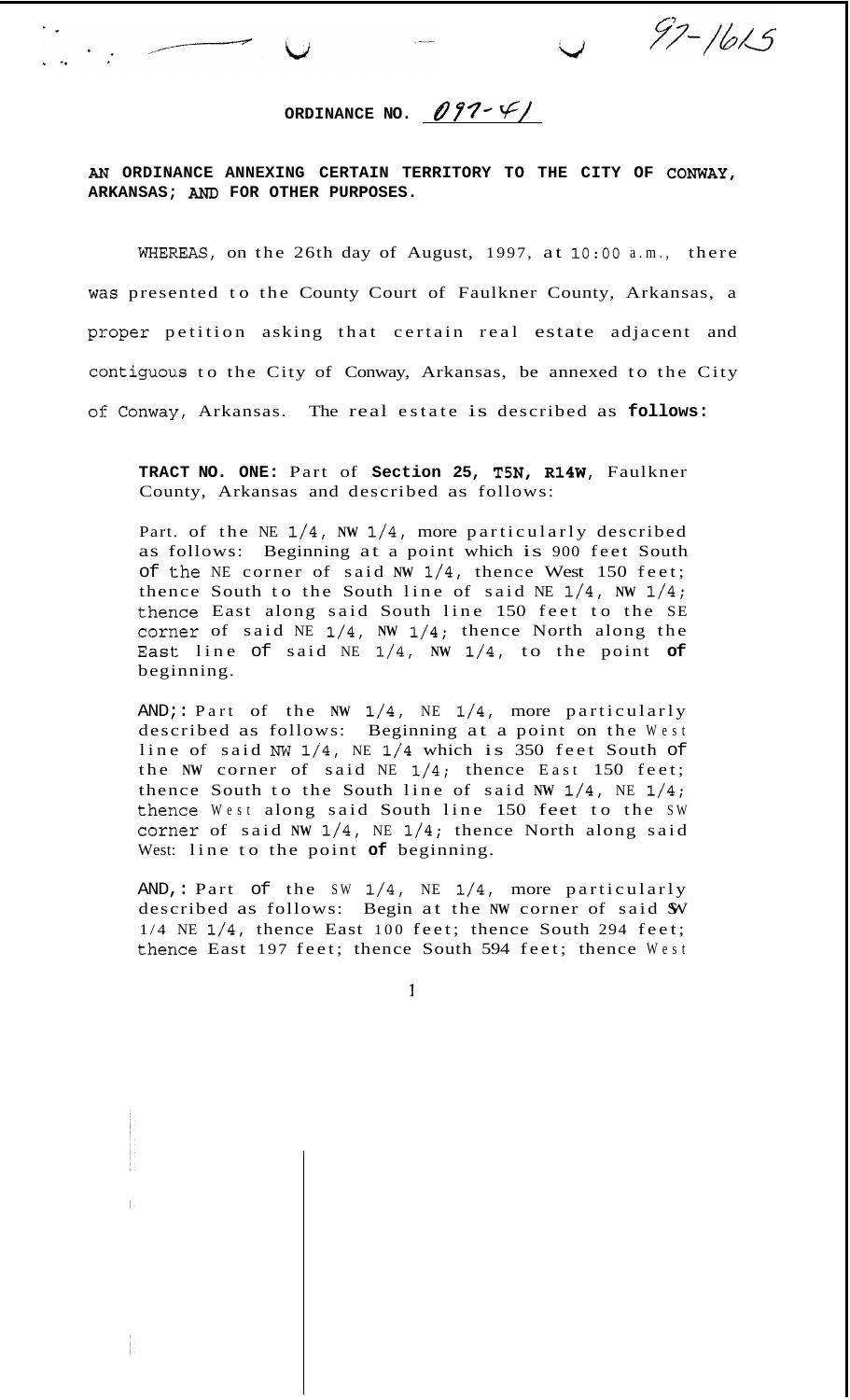197 feet; thence South to the South line of said SW 1/4, NE 1/4; thence West along said South line to the SW corner of said SW  $1/4$ , NE  $1/4$ ; thence North along the West line of said NE 1/4 to the point of beginning.

 $\frac{1}{2} \left( \frac{1}{2} \frac{1}{2} \right)^{2} \left( \frac{1}{2} \frac{1}{2} \right)^{2}$ 

 $97 - 1616$ 

AND; Part of the NW 1/4, more particularly described as follows: Begin at a point on the SW corner of the SW  $1/4$ , NW  $1/4$ ; thence, N  $1°37'10''$  E 780.41 feet; thence, 330.30 feet in a northward direction to a point on the West line of said SW  $1/4$ , NW  $1/4$ , said point being 214.12 feet south of the SW corner of the NW 1/4, NW 1/4 of said Section 25; thence, S 85°20'32" E 271.63 feet; thence N, 0°05'57" W 501.85 feet; thence, N 89°38'40" E 253.0 feet; thence,  $S$   $0^{\circ}22'16''$  E 264.0 feet to a point on the North line of said SW  $1/4$ , NW  $1/4$ ; thence, N 89°38'40" E along the North line of said SW  $1/4$ , NW  $1/4$  2062.34 feet to the NE corner of the SE 1/4, NW 1/4 of said Section 25; thence, S 0°23'00" E 568.0 feet; thence, S 89°38'48" W 1296.31 feet; thence S 0°01'24" W approximately 773 feet to the SE corner of said SW  $1/4$ , NW  $1/4$ ; thence S 89°30'34" W along the South line of said SW 1/4, NW 1/4 229.31 feet; thence, N 0°01'20" E 1014.22 feet; thence N 85°20'51" W 213.69 feet; thence S 0°01'20" W 1033.38 feet; thence S 89°30'34" W 860.05 feet to the point of beginning.

AND; the East 150 feet of the South 749.88 of the SE  $1/4$ , NW  $1/4$ ;

AND; the West  $\frac{1}{2}$ , SE 1/4; LESS AND EXCEPT the following four tracts:

TRACT "A": Part of the West ½ SE 1/4 of Section 25, T-5-N, R-14-W, more particularly described as follows: Begin at the NW corner of said West  $\frac{1}{4}$ , SE 1/4, and run thence South 165 feet, thence East 880 feet to the point of beginning: Thence run South 220 feet; thence West 780 feet; thence South 110 feet; thence East 1220 feet; thence North 330 feet; thence West 440 feet to the point of beginning, containing 5.3 acres more or less.

TRACT "B": Part of the West  $\frac{1}{2}$  SE 1/4 of Section 25, T-5-

 $\overline{2}$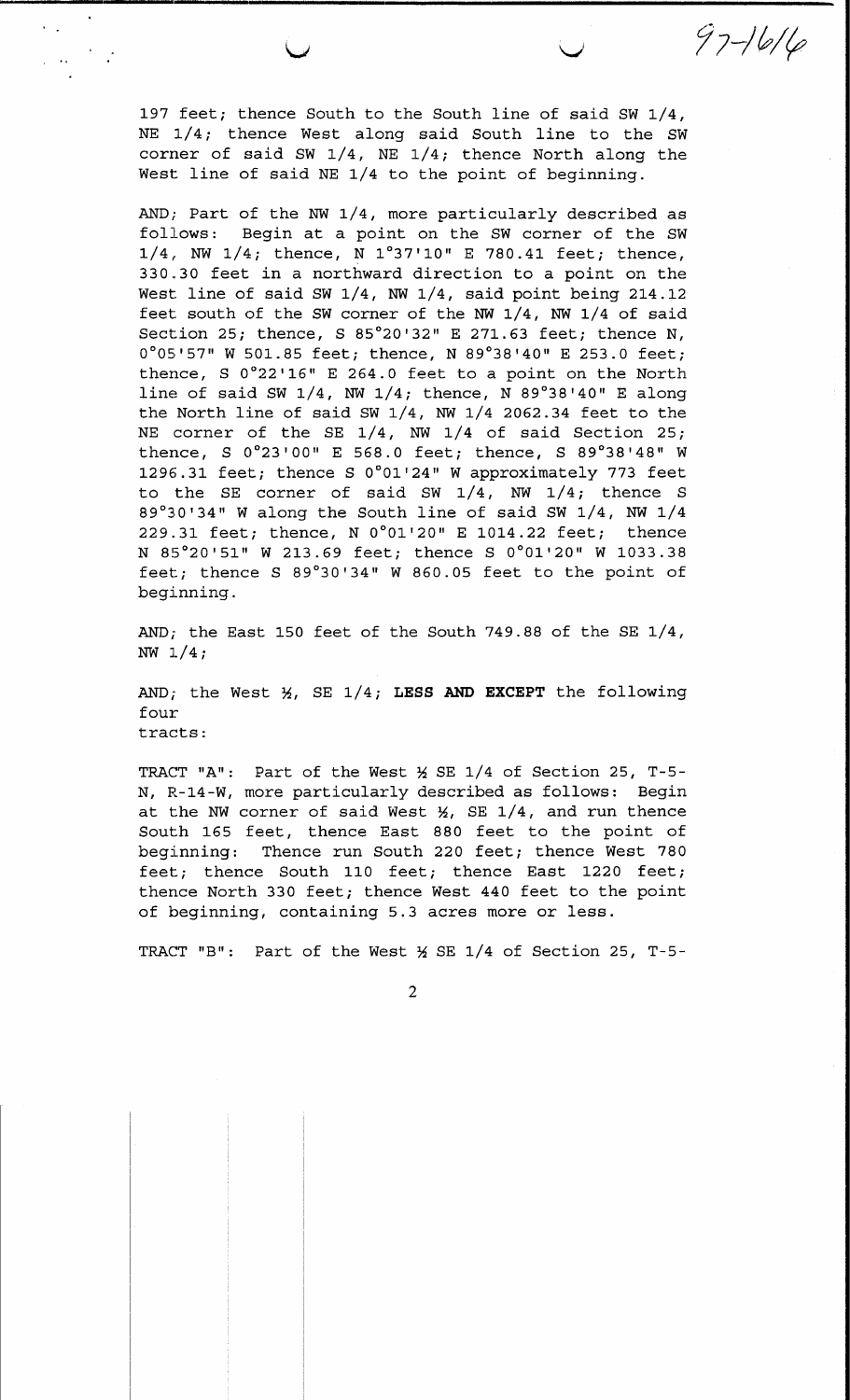N, R-14-W, more particularly described as follows: Begin at the NW corner of the West  $\frac{1}{2}$ , SE 1/4 Section 25, T5N, R-14-W, run thence South 990 feet along the West Section line of the said West  $\frac{1}{2}$  SE 1/4 Section 25, T-5-N, R-14-W; for a point of beginning on the lands hereby conveyed; thence run East to the East line of the West  $\frac{1}{2}$  SE 1/4 Section 25, T-5-N, R-14-W, thence South 247.50 feet; thence West to the West Section line of Section 25, T-5-N, R-14-W, thence North 247.50 feet to the point of beginning, containing 7 % acres, more or less;

 $97 - 1617$ 

TRACT "C": Part of the W \% of the SE 1/4 of Section 25, T5N, R14W, described as follows: Begin at the NW Corner of the said W X SE 1/4 of Section 25, T5N, R14W, and run thence South 495 feet to the point of beginning of the lands being herein described: thence run South 165 feet; thence East 1320 feet, more or less; to the East line of said W ½ SE 1/4 of Section 25, T5N, R14W, thence North 165 feet; thence West 1320 feet more or less to the point of beginning, containing 5 acres, more or less;

TRACT "D": Part of the W \ SE 1/4 Section 25, T5N, R14W, described as follows: Begin at a point 990 feet South of the Northwest corner of said W \ SE 1/4 Section 25, T5N, R14W, for the true point of beginning of the lands herein described; run thence North 330 feet, thence East 1320 feet, thence South 330 feet, thence West 1320 feet to the point of beginning, containing 10 acres, more or less.

AND; Part of the SW 1/4 of Section 25 more particularly described as follows: Beginning at the SE corner of said SW 1/4; thence West along the South line of said SW 1/4 600.0 feet; thence North parallel to the East line of said SW 1/4 600.0 feet; thence East 465 feet; thence North parallel to said East line to the South line of the North  $1/4$  of the NE  $1/4$  of said SW  $1/4$ ; thence East 135 feet to the East line of said SW 1/4; thence South along said East line to the point of beginning.

AND; Part of the W  $\frac{1}{2}$  SE 1/4 Section 25, T5N, R14W, described as follows: Begin at a point 990 feet South of the Northwest corner of said W \ SE 1/4 Section 25, T5N,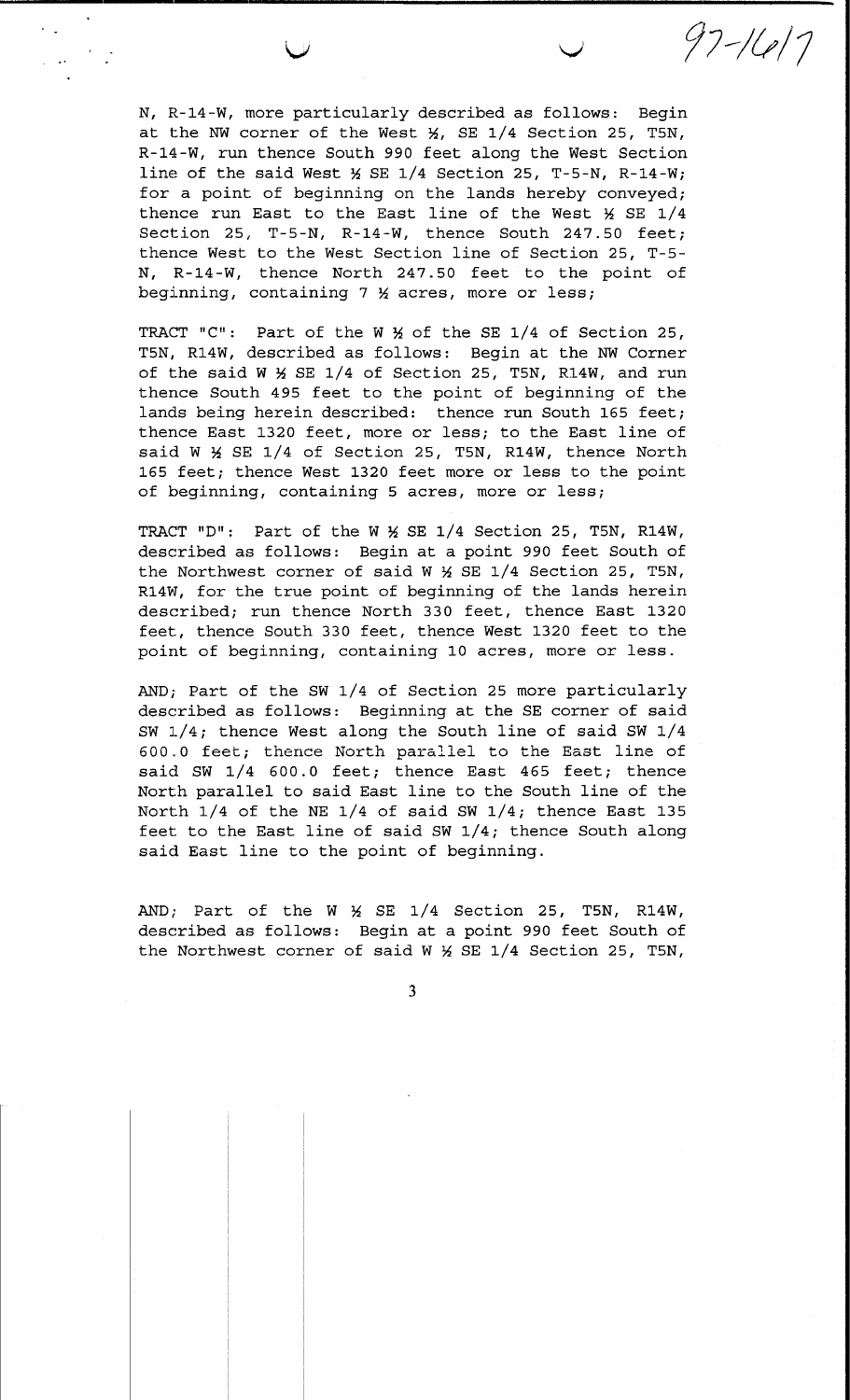R14W, for a true point of beginning of the lands herein described: Run thence North 165 feet, thence East 600 feet, thence South 165 feet thence West 600 feet to the point of beginning, containing 2.27 acres more or less.

 $97 - 1618$ 

TRACT NO. TWO: Part of Section 36, T5N, R14W, Faulkner County, Arkansas and described as follows:

The N  $\frac{1}{2}$  of the N  $\frac{1}{2}$ ;

AND; Part of the SE 1/4, NW 1/4, more particularly described as follows: Begin at the NE corner of said SE  $1/4$ , NW  $1/4$ ; thence West 190 feet; thence South 480 feet; thence East 40 feet; thence South to a point 150 feet north of the South line of said NW 1/4; thence East parallel to said South line 150 feet to a point on the East line of said NW  $1/4$ ; thence North to the point of beginning.

AND; the South 150 feet of the NW 1/4.

AND; Part of the SW 1/4 more particularly described as follows: Beginning at the NW corner of said SW 1/4, thence South along the West line of said SW 1/4 150 feet; thence East 46 feet; thence parallel to said West line South 317 feet; thence East 420 feet; thence North to the south right-of-way of Mill Pond Road, which is a point 25 feet south of the centerline of said Mill Pond Road; thence East 1225 feet; thence South 320 feet; thence East 620 feet; thence South 220 feet; thence East to the East line of said SW 1/4; thence North along said East line to the NE corner of said SW 1/4; thence West along the North line of said SW 1/4 to the point of beginning.

TRACT NO. THREE: Part of Section 35, T5N, R14W, Faulkner County, Arkansas and described as follows: Beginning at the NE corner of the SE  $1/4$  of the NE  $1/4$ ; thence West 165 feet; thence South 990 feet; thence West 165 feet; thence South approximately 330 feet to the South line of said SE 1/4, NE 1/4; thence East 330 feet; thence North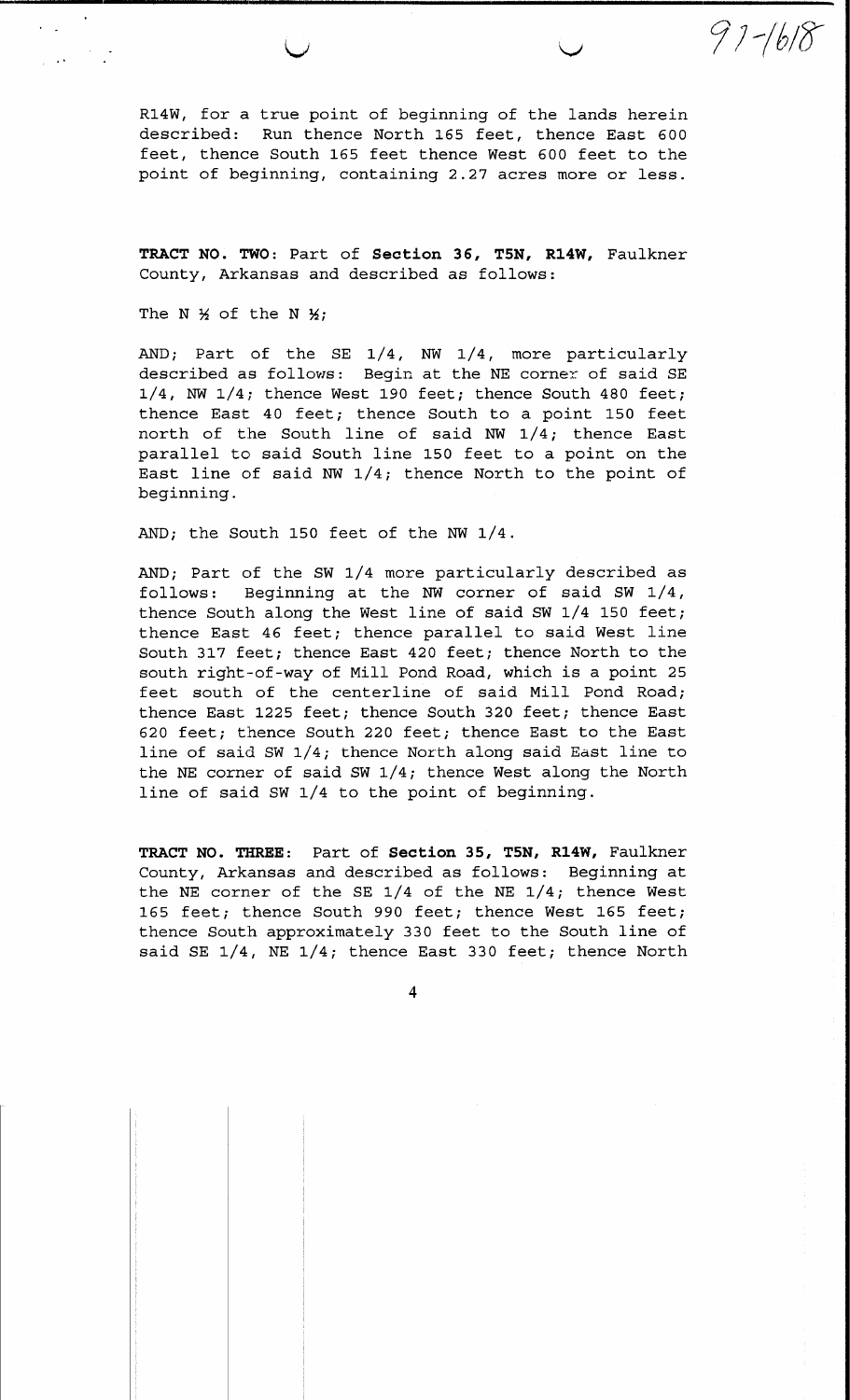to said NE corner, SE 1/4, NE 1/4, the point of beginning.

97-1619

AND; the N  $\frac{1}{2}$  of the SE 1/4;

AND; the West 300 feet of the S \% of the SE 1/4 of Section 35, LESS AND EXCEPT two tracts more particularly described as follows:

Tract "A": Beginning at the NW corner of the SW 1/4, SE 1/4, Section 35, go due South 120 feet, thence due East to the center of the county road, thence north along the center of the county road to an existing railroad spike located in the center of the road and on the North line of said SW 1/4, SE 1/4, thence due west on the North line of said SW 1/4, SE 1/4 225.6 feet to the point of beginning, containing 0.62 acres more or less.

Tract "B": Beginning at the SW corner of the SW 1/4, SE 1/4, Section 35, thence N-0-16-57-E along the West line of said SW 1/4, SE 1/4 400.0 feet; thence East 93.32 feet to the West right of way of a road; thence along said right of way to a point S-23-40-25-E 111.41 feet; thence to a point S-15-07-04-E 29.75 feet, thence S-6-33-42-E 67.87 feet; thence S-0-00-14-W 144.9 feet; thence to a point S-2-50-43-W 56.99 feet to the South line of said SW 1/4, SE 1/4, thence leaving said right of way along said South line West 152.7 feet to the point of beginning.

TRACT NO. FOUR: Part of Section 2, T4N, R14W, Faulkner County, Arkansas and described as follows:

Part of the NW 1/4, NE 1/4, more particularly described as follows: Beginning at a point 300 feet East of the NW corner of said NE 1/4; thence South 225 feet; thence Southwest at a 45 degree angle intersecting the West line of said NW 1/4, NE 1/4; thence North along said West line to the NW corner of said NE  $1/4$ ; thence East 300 feet to the point of beginning.

AND; Part of the SW 1/4, NE 1/4, more particularly described as follows: Beginning at the NW corner of said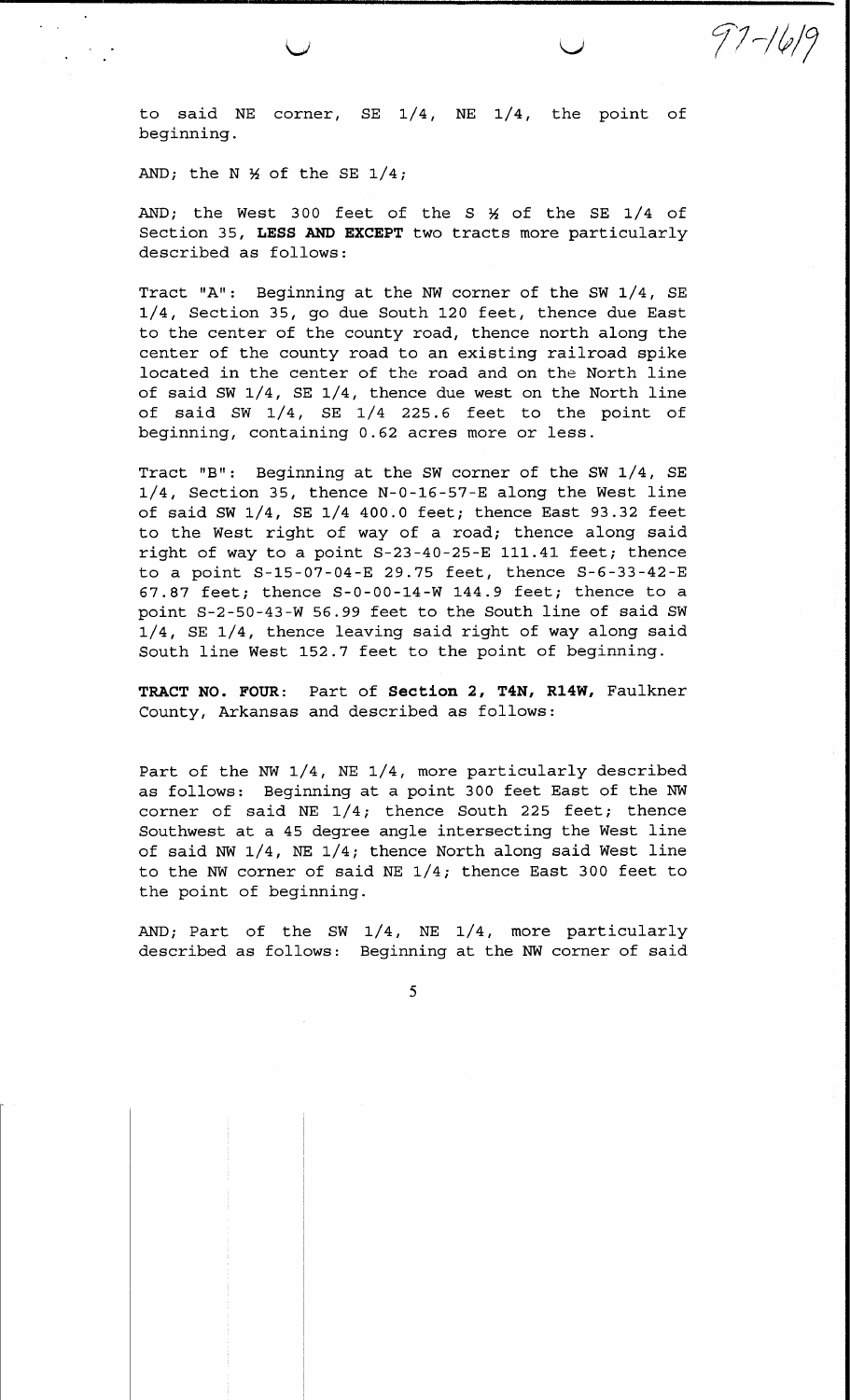SW 1/4, NE 1/4, thence East 450 feet; thence South 100 feet; thence West 450 feet; thence North to the point of beginning.

 $97 - 1620$ 

AND; the East 150 feet of the NE  $1/4$ , NW  $1/4$ .

AND; the S  $3/4$  of the West  $\frac{1}{2}$  of Section 2, Less and Except the following: Part of the East X of Section 3 and the West 1/2 of Section 2 in Township 4 North, Range 14 West, Faulkner County, Arkansas, more particularly described as: Beginning at a point 2096.11 feet north of and 91.15 feet west of the southeast corner of said Section 3; thence N 00°-00'-00" E 455.00 feet; thence N 90°-00'-00" E, 200.00 feet; thence N 00°-00'-00" E, 330.00 feet; thence N 50°-55'-46" E, 7.54 feet to a point on the south line of a road; thence southeasterly along a curve to the left 524.67 feet, said curve having a radius of 869.85 feet with a bearing and distance of S 56°-21' E, 516.75 feet to a point of tangency; thence S 73°-37'-47" E, 132.05 feet; thence S 7°-33'-10" W, 415.00 feet; thence N  $87^\circ$ -54'-52" W, 196.27 feet; thence S 59°-30' W, 250.00 feet; thence N 77°-00', W, 300.00 feet to the point of beginning. Containing 9.30 acres more or less.

AND; the East 755 feet of the South 353 feet of the SE  $1/4$ , NE  $1/4$ .

AND; the SE  $1/4$ .

 $\label{eq:1} \frac{1}{2}\left(\frac{1}{\sqrt{2}}\sum_{i=1}^{n} \frac{1}{2}\sum_{j=1}^{n} \frac{1}{2}\sum_{j=1}^{n} \frac{1}{2}\sum_{j=1}^{n} \frac{1}{2}\sum_{j=1}^{n} \frac{1}{2}\sum_{j=1}^{n} \frac{1}{2}\sum_{j=1}^{n} \frac{1}{2}\sum_{j=1}^{n} \frac{1}{2}\sum_{j=1}^{n} \frac{1}{2}\sum_{j=1}^{n} \frac{1}{2}\sum_{j=1}^{n} \frac{1}{2}\sum_{j=1}^{n} \frac{1}{2}\sum_{$ 

TRACT NO. FIVE: Part of Section 3, T4N, R14W, Faulkner County, Arkansas and described as follows:

That portion of Round Mountain Subdivision lying in part of the SE 1/4 of Section 3, T4N, R14W, as shown on the Replat of Round Mountain Subdivision, filed of record on December 1, 1983, in Plat Book E at page 72, more particularly described as follows: Beginning at the SW corner of the SE 1/4, SE 1/4 of Section 3, thence run N 00-06-48 E 1320 feet; thence run North 230 feet; thence East 800 feet; thence run North 639.94 feet; thence run East 420 feet; thence South 100 feet; thence S 77 degrees E to the East line of Section 3; thence South along said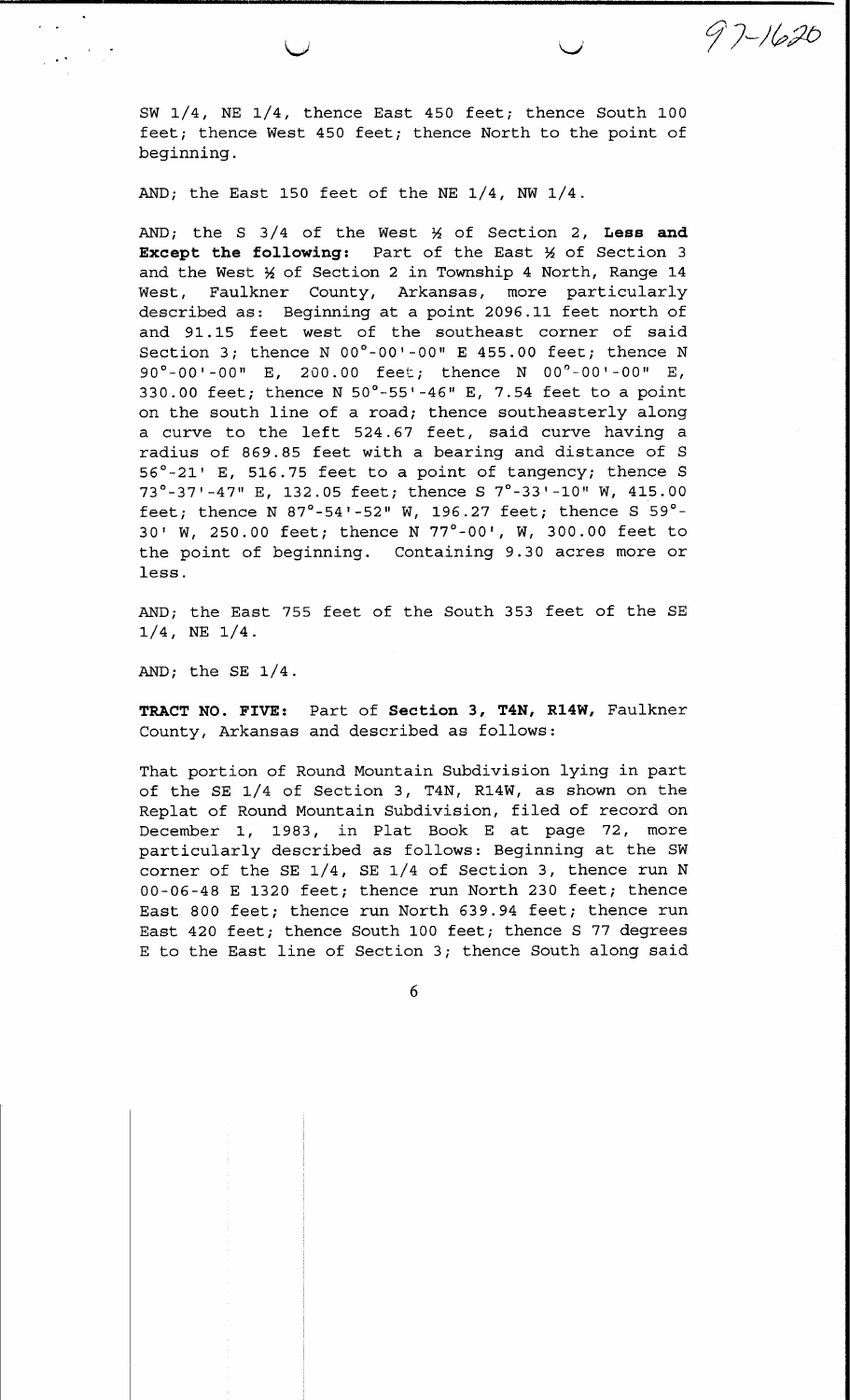East line of Section 3 to the SE corner of Section 3; thence West along the South line of said Section 3 to the point of beginning.

 $97 - 1621$ 

WHEREAS, on the 26th day of August, 1997, the County Court of Faulkner County, Arkansas, found that the statutory requirements with reference to annexation had been complied with in full, that the petition and plat were in proper form and that the notices required by law had been properly given and on that date entered an order releasing the lands from the County and annexing the said real estate to the City of Conway, Arkansas.

WHEREAS, according to the statutes of the State of Arkansas, the said order was recorded by the County Clerk in County Record Book  $50$  at Page  $440$ .

WHEREAS, pursuant to Arkansas Code Annotated § 14-40-604, persons opposing the annexation have thirty days from the date of the entry of the County Court's order to oppose the annexation by filing an action in Circuit Court.

WHEREAS, on this 26th day of August, 1997, copies of the original petition and the order confirming the annexation were filed with the City Clerk of the City of Conway, Arkansas.